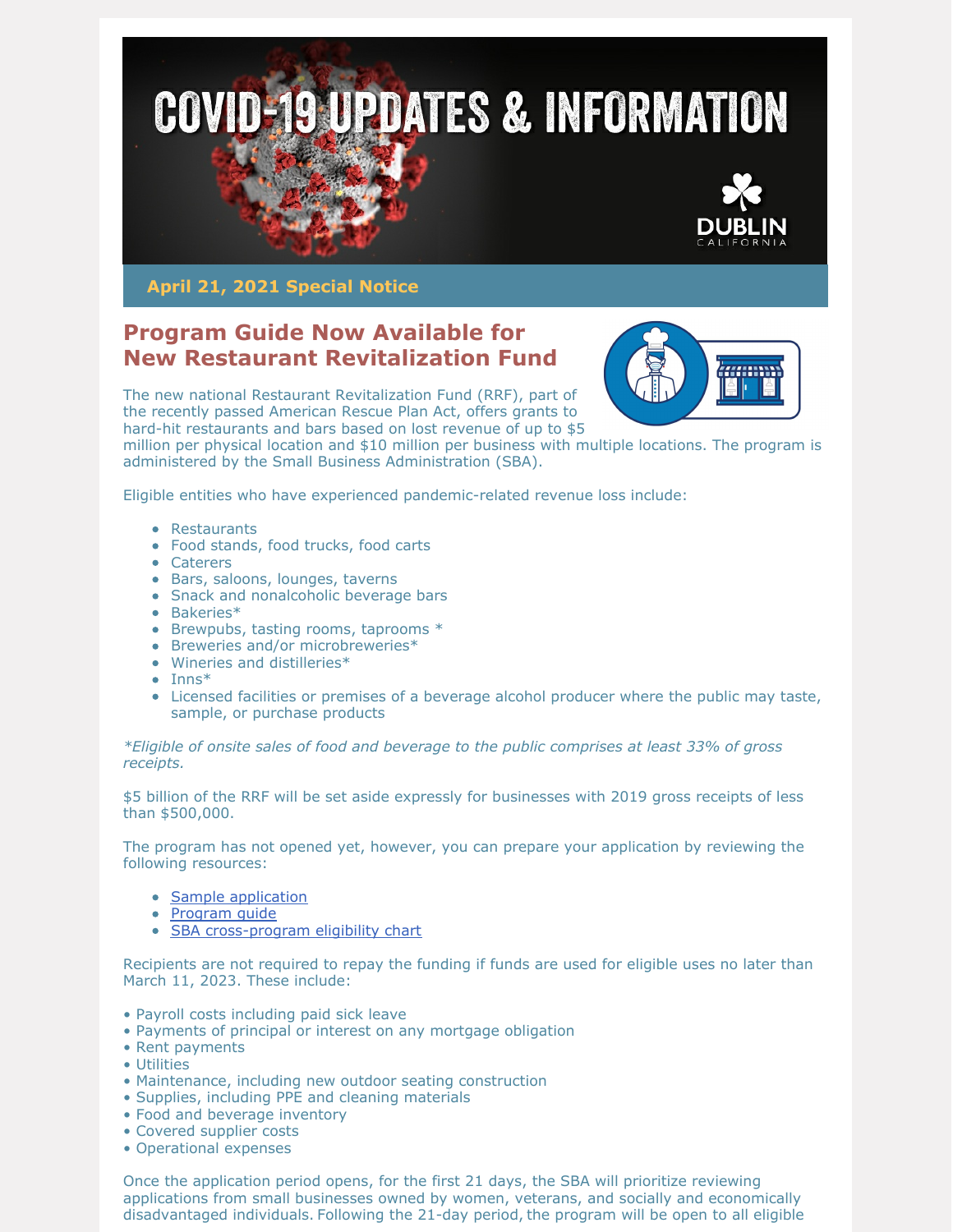## **Updated Guidance for Family Entertainment Centers and Live Events**

The State is currently updating the guidance in the Blueprint for a Safer Economy to reflect recent changes (effective 4/2/2021) that allow Family Entertainment Centers to operate in the Orange Tier as follows:

Indoor

- Max 25% capacity
- 50% of all guests are tested or show proof of full vaccination

With modifications

• 100% masking except for food and beverage service

Also, the guidance for indoor seated live events and performances as well as private events (such as meetings/receptions/ conferences) have also been updated (effective 4/15/2021).

The recent changes are included in the California [Department](https://www.cdph.ca.gov/Programs/CID/DCDC/CDPH Document Library/COVID-19/Dimmer-Framework-September_2020.pdf) of Public Health's activity and business tiers table (PDF) and each industry guidance can be viewed [online](https://covid19.ca.gov/industry-guidance/#statewide-guidance).

## **Shop Local Promise Pass Launching Soon**

The City of Dublin, in partnership with Visit Tri-Valley (VTV), is excited to be launching a new local recovery campaign to help motivate our residents to shop local. Dublin businesses in the retail, dining, lodging, services, and entertainment/activities industries are invited to get involved. There is no cost to you to participate.

This new campaign will include a mobile-exclusive free savings passport, called the Promise Pass, to appeal to Dublin and Tri-Valley locals. Customers will be encouraged to take the "promise to spend locally" by signing up for the experience. The pass will function similarly to a free coupon book that is delivered via text and email to passholders' phones. A passholder would simply present the pass on their phone at your business to redeem the offer or discount. Flexible redemption options are available to work with any type of business - no tech, low tech, or high tech.

Participating businesses are strongly encouraged to offer an exciting coupon or discount to passholders as an incentive to visit your business and spend money with you.

To Sign Up:

- RSVP by Friday, April 30, 2021 with Justin Bower (Justin@VisitTriValley.com) today with your interest to participate. Include your name, company, email address (required), and phone number.
- You will then receive an onboarding email from VTV's tech team, Bandwango, with a link to a sign-up participation form where you can easily add and update how your business will be presented to the public.
- Representatives will follow up after you fill out the form to help answer any questions and provide redemption instructions for you to share with your staff.



## **We Are Here for You**

The City of Dublin appreciates our business community and remains committed to being your source for reliable and accessible information and resources.